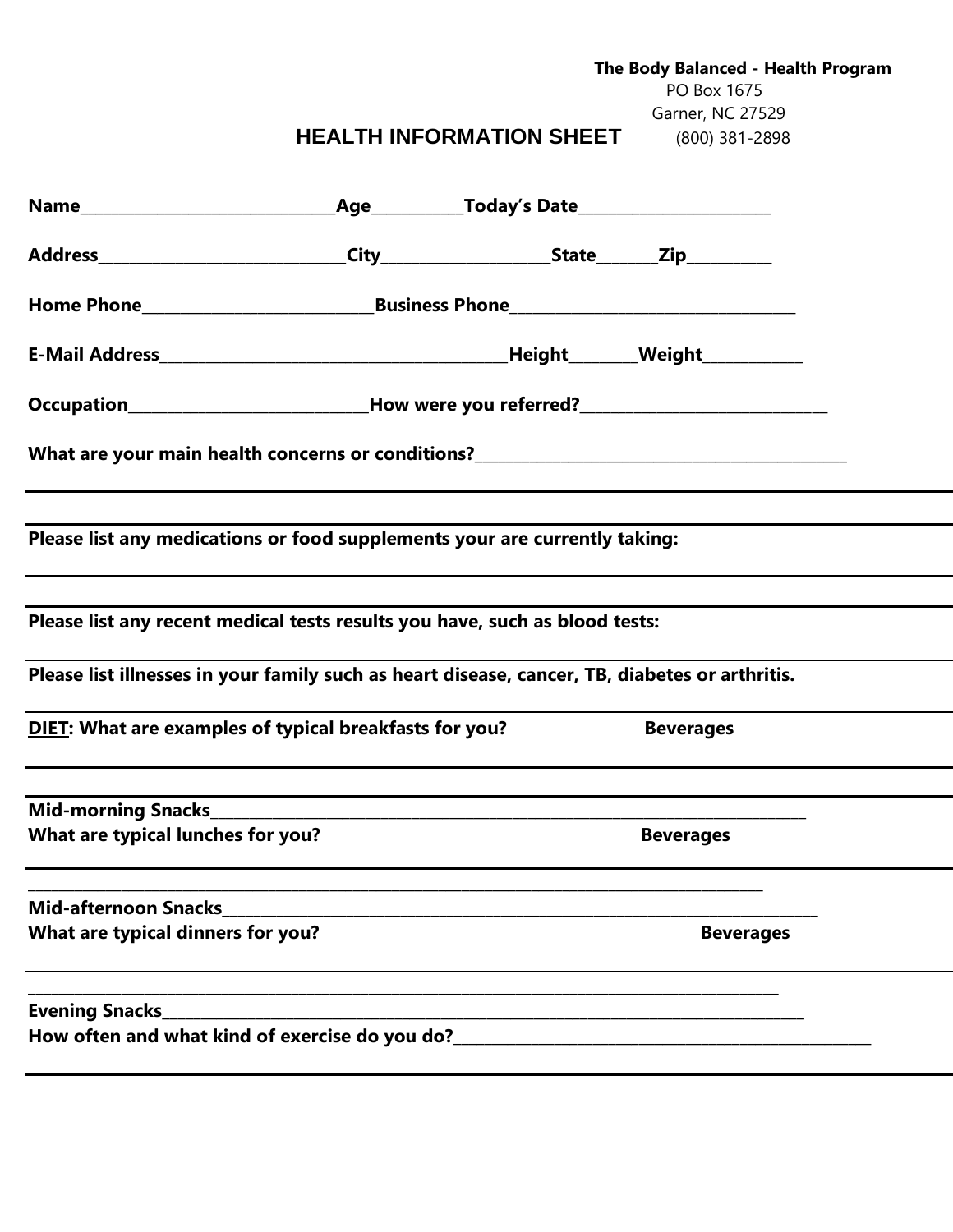I understand that mineral balancing is a means to reduce stress and correct nutritional deficiencies. It is not intended as a diagnosis, treatment or prescription for any condition or disease.

**Signed**  $\Box$  **Signed**  $\Box$  **Signed**  $\Box$  **Signed**  $\Box$  **Signed**  $\Box$  **Signed**  $\Box$  **Signed**  $\Box$  **Signed**  $\Box$  **Signed**  $\Box$  **Signed**  $\Box$  **Signed**  $\Box$  **Signed**  $\Box$  **Signed**  $\Box$  **Signed**  $\Box$  **Signed**  $\Box$  **Signed**  $\Box$ 

 **Page # 1**

**CIRCLE** any conditions or symptoms that presently describe you. **PLACE A STAR** next to the symptoms most important to you.

Joint Pain **Acne** Pain Acne **Painful Urination** Bursitis Cataracts

**Sugar Reactions** Ulcer Irritable before meals The Infection/Viruses The Stomach Pain Can't Skip Meals **Tumors/Cancer** Colitis Hypoglycemia **Multiple Sclerosis** Gall Stones Crave Starches **Parkinson's Disease Parkinson's Disease** Fat Cravings **Scleroderma** Scleroderma **Hemorrhoids** Other Food Cravings Communication Communication Communication Cirrhosis Food Allergies **Anger** Anger **Anger** Diverticulitis No Hunger Tend to Lose Weight Diabetes Brain Fog

Rapid Heart Rate **Depression Easy Bruising** Skipped Heart Beats **Irritability Internal Skipped Heart Palpitations** Mind Races **Drug Addiction** 

Joint Stiffness **Eczema** Eczema Kidney Stones Arthritis, Osteo **Fungal Infections/Candida** Water Retention Arthritis, Rheumatoid **P**soriasis Chartes Arthritis, Rheumatoid Psoriasis Sinus Headaches Muscle Pain **Muscle Pain Hives** Hives **Tension Headaches** Muscle Weakness **Muscle Weakness** Hair Loss **Muscle Weakness** Migraine Headaches Muscle Cramps **Slow Wound Healing** Neuritis Fractures **Constitution** Glaucoma **Constitution** Constipation Osteoporosis Meniere's Disease Disease Diarrhea Gout **Tooth Decay Intestinal Gas** Intestinal Gas Excessive Plaque on Teeth Bloating Sweet Cravings **Sweet Cravings Gum Disease Heartburn** 

Confusion **Anemia** 

Excessive Hunger **Anxiety** Anxiety **Anxiety** Tend to Gain Weight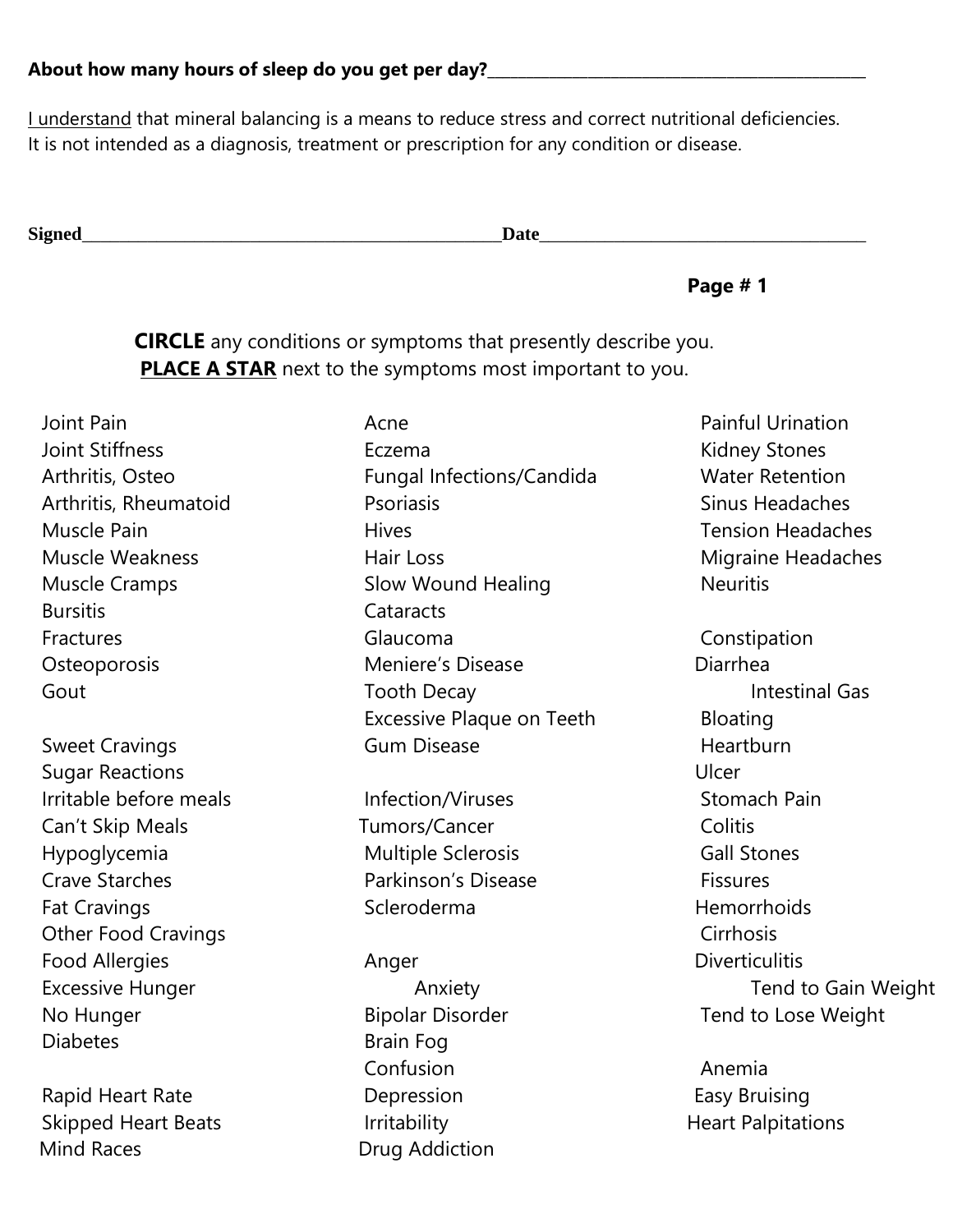Heart Attack **Mood Swings** Alcoholism Poor Circulation **Calculation** Obsessive/Compulsive Smoking Dizziness **Panic Attacks** Low or High Blood Pressure **Poor Memory WOMEN:** Angina **Schizophrenia** Schizophrenia **Premenstrual Syndrome** Arteriosclerosis Trouble Sleeping Mater Retention High Cholesterol\_\_\_\_\_\_ Cramps High Triglvcerides\_\_\_\_\_ Autism example and the Mo Menstruation

Attention Deficit **Heavy periods** 

**Page # 2**

- Emphysema **Breast Tumors Breast Tumors**
- Fatigue **Kidney Infections** Hot Flashes Hypothyroidism Trouble Urinating Low Body Temperature Frequent Urination **MEN:** Cold in Winter/Dry Skin Painful Urination Prostate Problems Tend to Gain Weight **Kidney Stones** Tend to Gain Weight Hypothyroidism Water Retention Infertility

**Other Symptoms or Comments:**

Bronchitis **Bronchitis** Dyslexia **Dyslexia** Dyslexia **Ovarian Cysts** Asthma Seizures Seizures Fibroid Tumors Post-nasal Drip **Learning Disability** Abnormal Pap Smear Sinus Congestion **Mental Retardation** Menopause Allergies **Allergies Delayed Development** Fibrocystic Breasts

Bladder Infections Yeast Infections

Cough Hyperkinesis Light/Irregular periods